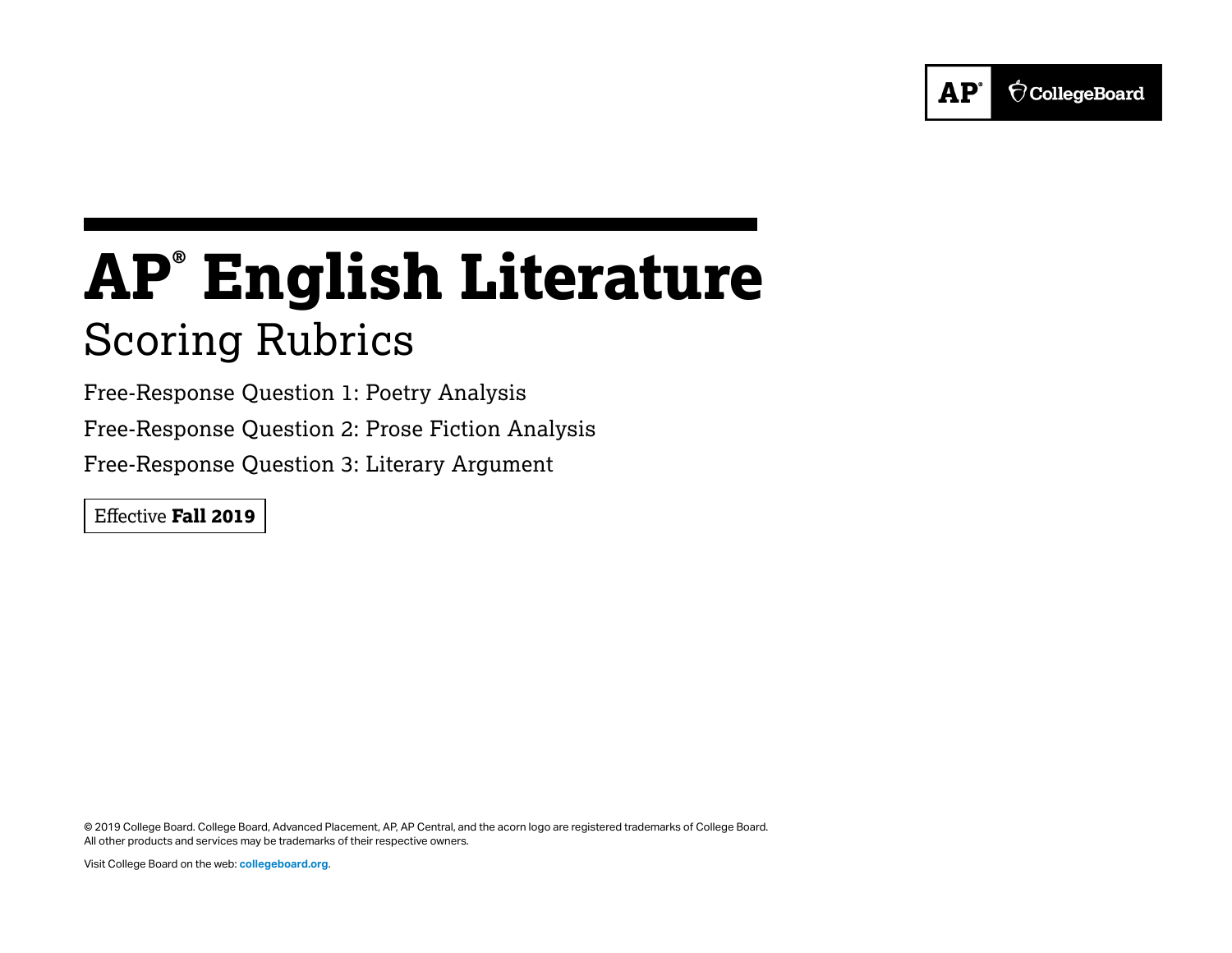# **Scoring Rubric for Question 1: Poetry Analysis 6 points**

| <b>Reporting</b><br><b>Category</b> | <b>Scoring Criteria</b>                                                                                                                                                                                              |                                                                                                                                                 |  |
|-------------------------------------|----------------------------------------------------------------------------------------------------------------------------------------------------------------------------------------------------------------------|-------------------------------------------------------------------------------------------------------------------------------------------------|--|
| <b>Row A</b>                        | 0 points                                                                                                                                                                                                             | 1 point                                                                                                                                         |  |
| <b>Thesis</b>                       | For any of the following:                                                                                                                                                                                            | Responds to the prompt with a thesis that presents a defensible interpretation of                                                               |  |
| $(0-1$ points)                      | • There is no defensible thesis.                                                                                                                                                                                     | the poem.                                                                                                                                       |  |
|                                     | The intended thesis only restates the prompt.<br>$\bullet$                                                                                                                                                           |                                                                                                                                                 |  |
| 7.B                                 | The intended thesis provides a summary of the issue with no<br>$\bullet$<br>apparent or coherent claim.                                                                                                              |                                                                                                                                                 |  |
|                                     | There is a thesis, but it does not respond to the prompt.                                                                                                                                                            |                                                                                                                                                 |  |
|                                     |                                                                                                                                                                                                                      | <b>Decision Rules and Scoring Notes</b>                                                                                                         |  |
|                                     | Responses that do not earn this point:                                                                                                                                                                               | Responses that earn this point:                                                                                                                 |  |
|                                     | Only restate the prompt.<br>$\bullet$                                                                                                                                                                                | Provide a defensible interpretation in response to the prompt.                                                                                  |  |
|                                     | Make a generalized comment about the poem that doesn't<br>respond to the prompt.                                                                                                                                     |                                                                                                                                                 |  |
|                                     | Describe the poem or features of the poem rather than making a<br>claim that requires a defense.                                                                                                                     |                                                                                                                                                 |  |
|                                     | <b>Additional Notes:</b>                                                                                                                                                                                             |                                                                                                                                                 |  |
|                                     | The thesis may be more than one sentence, provided the sentences are in close proximity.<br>$\bullet$                                                                                                                |                                                                                                                                                 |  |
|                                     | The thesis may be anywhere within the response.<br>$\bullet$                                                                                                                                                         |                                                                                                                                                 |  |
|                                     | For a thesis to be defensible, the poem must include at least minimal evidence that could be used to support that thesis; however, the student need not<br>$\bullet$<br>cite that evidence to earn the thesis point. |                                                                                                                                                 |  |
|                                     | The thesis may establish a line of reasoning that structures the essay, but it needn't do so to earn the thesis point.<br>$\bullet$                                                                                  |                                                                                                                                                 |  |
|                                     |                                                                                                                                                                                                                      | A thesis that meets the criteria can be awarded the point whether or not the rest of the response successfully supports that line of reasoning. |  |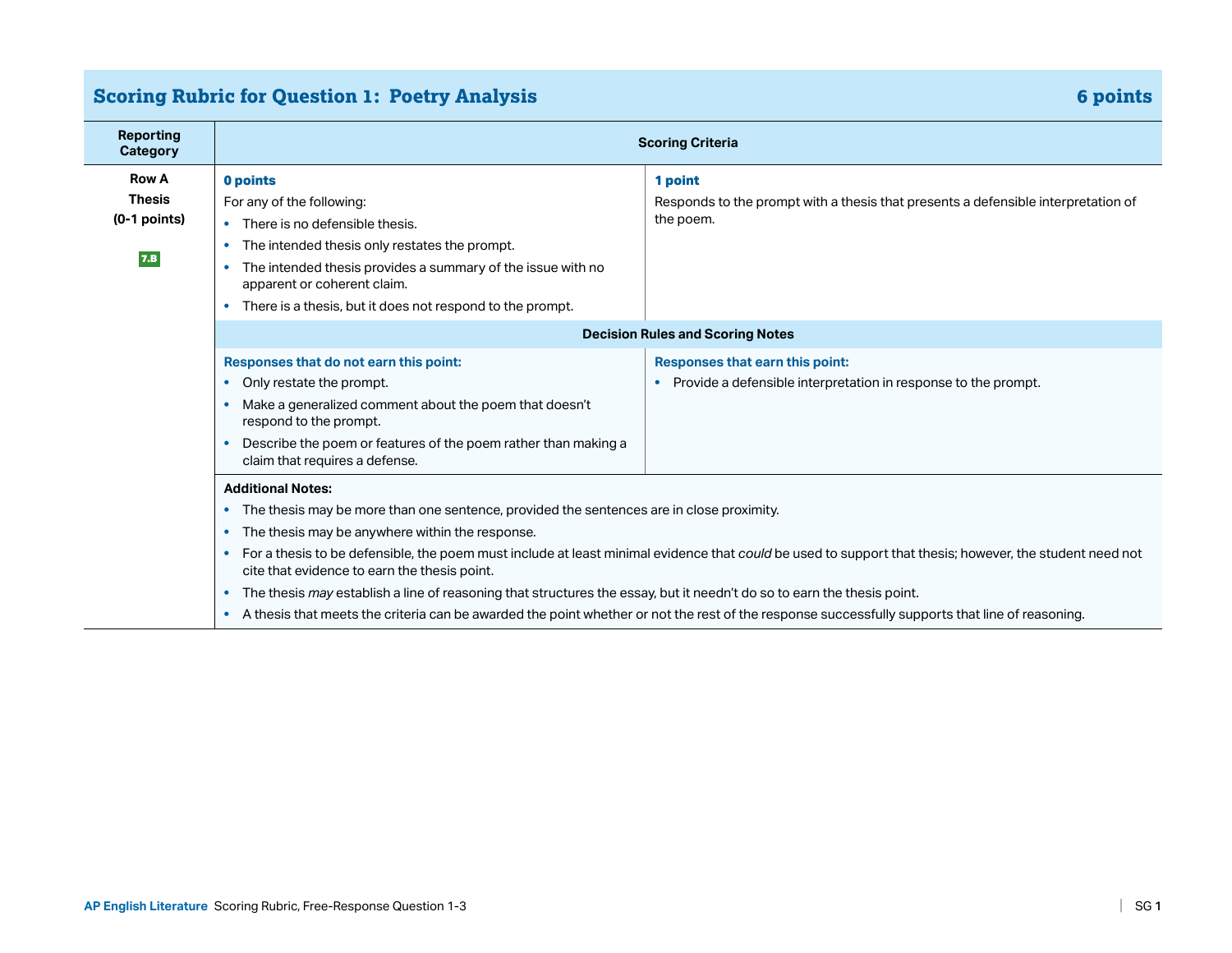| <b>Reporting</b><br><b>Category</b>                                                                       | <b>Scoring Criteria</b>                                                                                                                                                                                               |                                                                                                                                                                                                                                                                      |                                                                                                                                                                                                                                                                                                                                                                                                                                                                                                                                                        |                                                                                                                                                                                                                                                                                                                                                                                                              |                                                                                                                                                                                                                                                                                                                                                                                                                                                                                                                                                        |
|-----------------------------------------------------------------------------------------------------------|-----------------------------------------------------------------------------------------------------------------------------------------------------------------------------------------------------------------------|----------------------------------------------------------------------------------------------------------------------------------------------------------------------------------------------------------------------------------------------------------------------|--------------------------------------------------------------------------------------------------------------------------------------------------------------------------------------------------------------------------------------------------------------------------------------------------------------------------------------------------------------------------------------------------------------------------------------------------------------------------------------------------------------------------------------------------------|--------------------------------------------------------------------------------------------------------------------------------------------------------------------------------------------------------------------------------------------------------------------------------------------------------------------------------------------------------------------------------------------------------------|--------------------------------------------------------------------------------------------------------------------------------------------------------------------------------------------------------------------------------------------------------------------------------------------------------------------------------------------------------------------------------------------------------------------------------------------------------------------------------------------------------------------------------------------------------|
| <b>Row B</b><br><b>Evidence</b><br><b>AND</b><br>Commentary<br>$(0-4$ points)<br>7.A<br>7.C<br>7.D<br>7.E | 0 points<br>Simply restates thesis<br>(if present), repeats<br>provided information,<br>or offers information<br>irrelevant to the prompt.                                                                            | 1 point<br><b>EVIDENCE:</b><br>Provides evidence that<br>is mostly general.<br><b>AND</b><br><b>COMMENTARY:</b><br>Summarizes the<br>evidence but does<br>not explain how the<br>evidence supports the<br>student's argument.                                        | 2 points<br><b>EVIDENCE:</b><br>Provides some specific, relevant<br>evidence.<br><b>AND</b><br>COMMENTARY:<br>Explains how some of the<br>evidence relates to the student's<br>argument, but no line of reasoning<br>is established, or the line of<br>reasoning is faulty.                                                                                                                                                                                                                                                                            | 3 points<br><b>EVIDENCE:</b><br>Provides specific evidence to<br>support all claims in a line of<br>reasoning.<br><b>AND</b><br><b>COMMENTARY:</b><br>Explains how some of the<br>evidence supports a line of<br>reasoning.<br><b>AND</b><br>Explains how at least one<br>literary element or technique<br>in the poem contributes to its<br>meaning.                                                        | 4 points<br><b>EVIDENCE:</b><br>Provides specific evidence to<br>support all claims in a line of<br>reasoning.<br><b>AND</b><br>COMMENTARY:<br>Consistently explains how the<br>evidence supports a line of<br>reasoning.<br><b>AND</b><br>Explains how multiple literary<br>elements or techniques in the<br>poem contribute to its meaning.                                                                                                                                                                                                          |
|                                                                                                           |                                                                                                                                                                                                                       |                                                                                                                                                                                                                                                                      | <b>Decision Rules and Scoring Notes</b>                                                                                                                                                                                                                                                                                                                                                                                                                                                                                                                |                                                                                                                                                                                                                                                                                                                                                                                                              |                                                                                                                                                                                                                                                                                                                                                                                                                                                                                                                                                        |
|                                                                                                           | <b>Typical responses that</b><br>earn 0 points:<br>• Are incoherent or<br>do not address the<br>prompt.<br>May be just opinion<br>$\bullet$<br>with no textual<br>references or<br>references that are<br>irrelevant. | <b>Typical responses that</b><br>earn 1 point:<br>• Tend to focus<br>on summary or<br>description of a<br>poem rather than<br>specific details or<br>techniques.<br><b>Mention literary</b><br>elements, devices, or<br>techniques with little<br>or no explanation. | <b>Typical responses that earn</b><br>2 points:<br>• Consist of a mix of specific<br>evidence and broad<br>generalities.<br>• May contain some simplistic,<br>inaccurate, or repetitive<br>explanations that don't<br>strengthen the argument.<br>• May make one point well but<br>either do not make multiple<br>supporting claims or do not<br>adequately support more than<br>one claim.<br>Do not explain the<br>$\bullet$<br>connections or progression<br>between the student's claims,<br>so a line of reasoning is not<br>clearly established. | <b>Typical responses that earn</b><br>3 points:<br>• Uniformly offer evidence<br>to support claims.<br>Focus on the importance<br>of specific words and<br>details from the poem to<br>build an interpretation.<br>• Organize an argument<br>as a line of reasoning<br>composed of multiple<br>supporting claims.<br>Commentary may fail to<br>integrate some evidence<br>or fail to support a key<br>claim. | <b>Typical responses that earn</b><br>4 points:<br>• Uniformly offer evidence to<br>support claims.<br>Focus on the importance of<br>$\bullet$<br>specific words and details<br>from the poem to build an<br>interpretation.<br>• Organize and support<br>an argument as a line of<br>reasoning composed of<br>multiple supporting claims,<br>each with adequate evidence<br>that is clearly explained.<br>Explain how the writer's use<br>$\bullet$<br>of multiple literary techniques<br>contributes to the student's<br>interpretation of the poem. |

### **Additional Notes:**

**•** Writing that suffers from grammatical and/or mechanical errors that interfere with communication cannot earn the fourth point in this row.

**•** To earn the fourth point in this row, the response may observe multiple instances of the same literary element or technique if each instance further contributes to the meaning of the poem.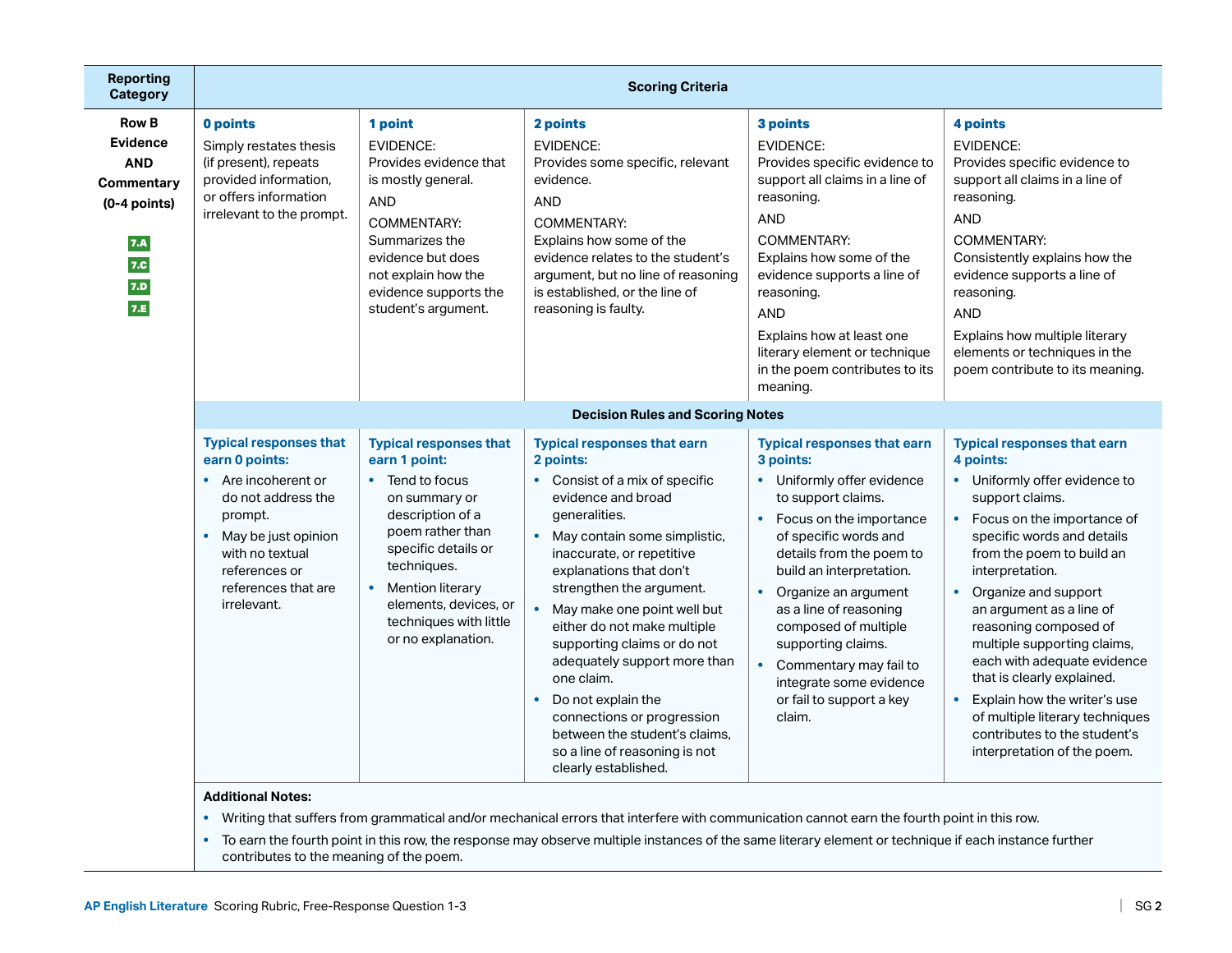| Reporting<br>Category                            | <b>Scoring Criteria</b>                                                                                                                                                                                                                                                                                                                                                                                                                                                                                                                                                     |                                                                                                                                                                                                                                                                                                                                                                                                                                                                                                           |  |
|--------------------------------------------------|-----------------------------------------------------------------------------------------------------------------------------------------------------------------------------------------------------------------------------------------------------------------------------------------------------------------------------------------------------------------------------------------------------------------------------------------------------------------------------------------------------------------------------------------------------------------------------|-----------------------------------------------------------------------------------------------------------------------------------------------------------------------------------------------------------------------------------------------------------------------------------------------------------------------------------------------------------------------------------------------------------------------------------------------------------------------------------------------------------|--|
| <b>Row C</b><br>Sophistication<br>$(0-1$ points) | 0 points<br>Does not meet the criteria for one point.                                                                                                                                                                                                                                                                                                                                                                                                                                                                                                                       | 1 point<br>Demonstrates sophistication of thought and/or develops a complex literary<br>argument.                                                                                                                                                                                                                                                                                                                                                                                                         |  |
| 7.C<br>7.D<br>7.E                                | Responses that do not earn this point:<br>Attempt to contextualize their interpretation, but such attempts<br>consist predominantly of sweeping generalizations.<br>Only hint at or suggest other possible interpretations.<br>Make a single statement about how an interpretation of the poem<br>comments on something thematic without consistently<br>maintaining that thematic interpretation.<br>Oversimplify complexities in the poem.<br>Use complicated or complex sentences or language that is<br>ineffective because it does not enhance the student's argument. | <b>Decision Rules and Scoring Notes</b><br>Responses that earn this point may demonstrate a sophistication of<br>thought or develop a complex literary argument by doing any of the<br>following:<br>Identifying and exploring complexities or tensions within the poem.<br>Illuminating the student's interpretation by situating it within a<br>broader context.<br>Accounting for alternative interpretations of the poem.<br>З.<br>Employing a style that is consistently vivid and persuasive.<br>4. |  |
|                                                  | <b>Additional Notes:</b><br>or reference.                                                                                                                                                                                                                                                                                                                                                                                                                                                                                                                                   | This point should be awarded only if the sophistication of thought or complex understanding is part of the student's argument, not merely a phrase                                                                                                                                                                                                                                                                                                                                                        |  |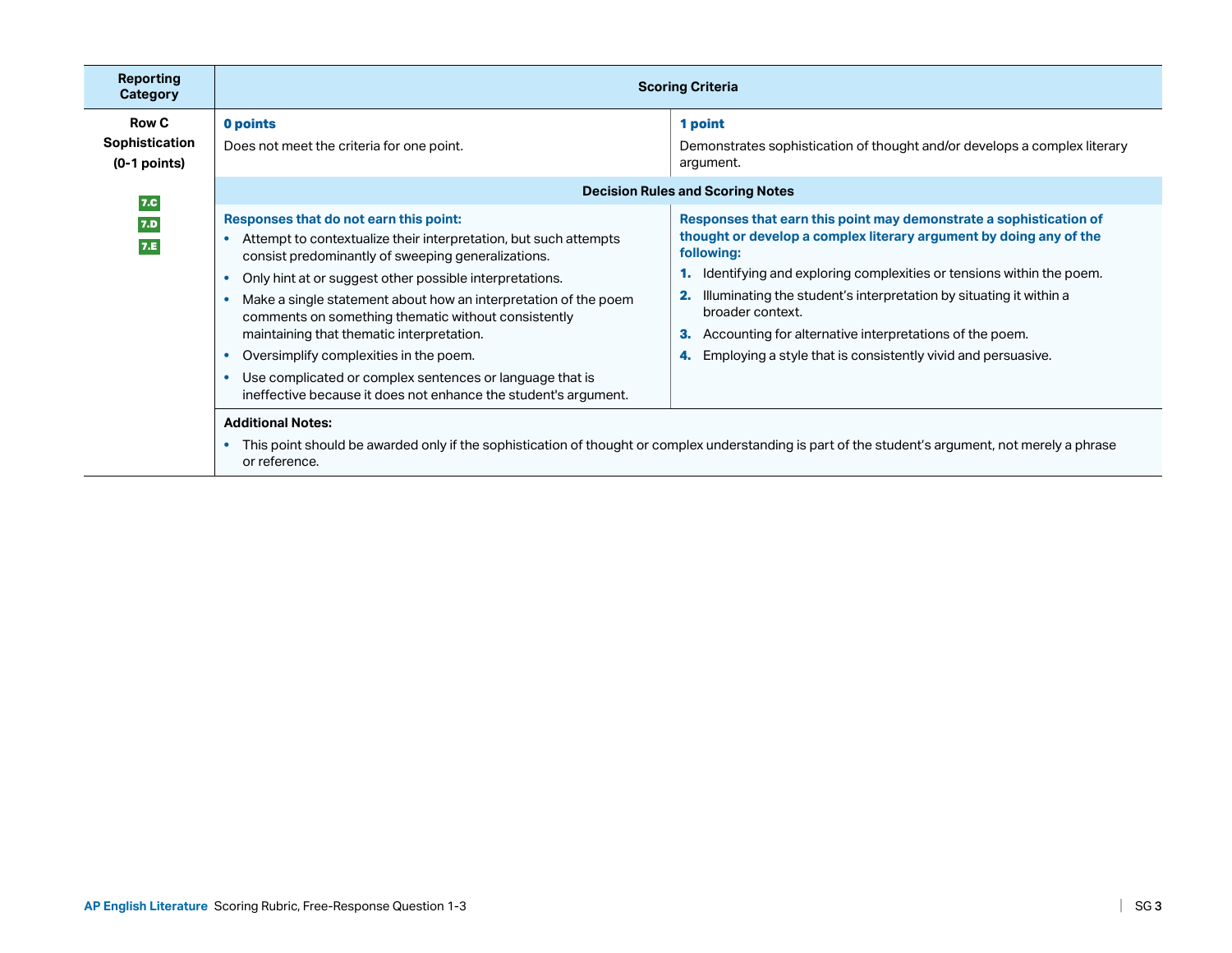## **Scoring Rubric for Question 2: Prose Fiction Analysis 6 and 2012 12: 10:00 Analysis 6 points**

| <b>Reporting</b><br><b>Category</b> | <b>Scoring Criteria</b>                                                                                                                           |                                                                                                                                                          |  |  |
|-------------------------------------|---------------------------------------------------------------------------------------------------------------------------------------------------|----------------------------------------------------------------------------------------------------------------------------------------------------------|--|--|
| <b>Row A</b>                        | 0 points                                                                                                                                          | 1 point                                                                                                                                                  |  |  |
| <b>Thesis</b>                       | For any of the following:                                                                                                                         | Responds to the prompt with a thesis that presents a defensible interpretation                                                                           |  |  |
| $(0-1$ points)                      | There is no defensible thesis.                                                                                                                    | of the passage.                                                                                                                                          |  |  |
|                                     | The intended thesis only restates the prompt.<br>$\bullet$                                                                                        |                                                                                                                                                          |  |  |
| 7.B                                 | The intended thesis provides a summary of the issue with no apparent<br>or coherent claim.                                                        |                                                                                                                                                          |  |  |
|                                     | There is a thesis, but it does not respond to the prompt.                                                                                         |                                                                                                                                                          |  |  |
|                                     |                                                                                                                                                   | <b>Decision Rules and Scoring Notes</b>                                                                                                                  |  |  |
|                                     | Responses that do not earn this point:                                                                                                            | Responses that earn this point:                                                                                                                          |  |  |
|                                     | • Only restate the prompt.                                                                                                                        | Provide a defensible interpretation in response to the prompt.                                                                                           |  |  |
|                                     | Make a generalized comment about the poem that doesn't respond to<br>the prompt.                                                                  |                                                                                                                                                          |  |  |
|                                     | • Describe the passage or features of the passage rather than making a<br>claim that requires a defense.                                          |                                                                                                                                                          |  |  |
|                                     | <b>Additional Notes:</b>                                                                                                                          |                                                                                                                                                          |  |  |
|                                     | The thesis may be more than one sentence, provided the sentences are in close proximity.                                                          |                                                                                                                                                          |  |  |
|                                     | The thesis may be anywhere within the response.<br>$\bullet$                                                                                      |                                                                                                                                                          |  |  |
|                                     | not cite that evidence to earn the thesis point.                                                                                                  | • For a thesis to be defensible, the passage must include at least minimal evidence that could be used to support that thesis; however, the student need |  |  |
|                                     | The thesis may establish a line of reasoning that structures the essay, but it needn't do so to earn the thesis point.<br>$\bullet$               |                                                                                                                                                          |  |  |
|                                     | • A thesis that meets the criteria can be awarded the point whether or not the rest of the response successfully supports that line of reasoning. |                                                                                                                                                          |  |  |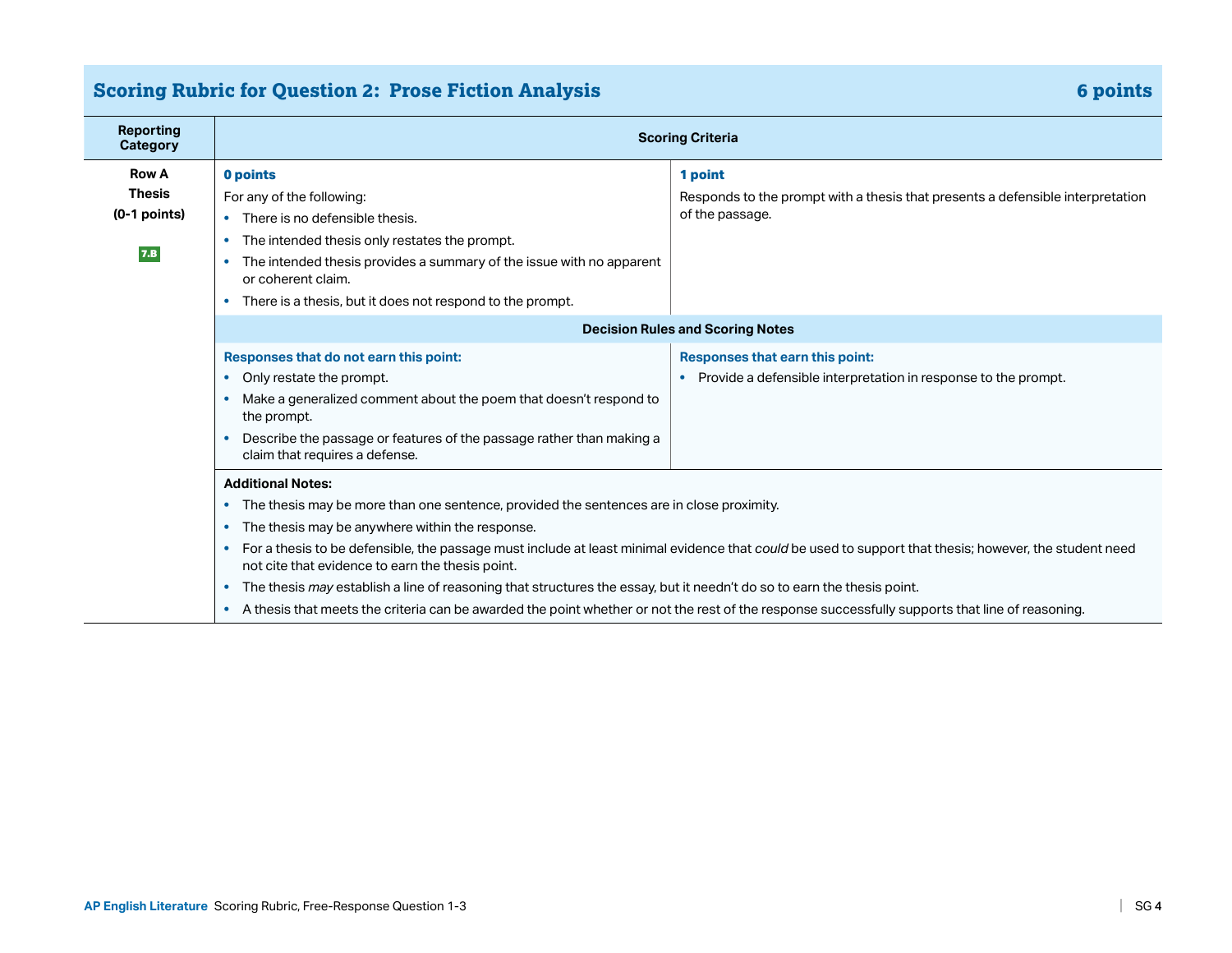| Reporting<br><b>Category</b>                                                                                     | <b>Scoring Criteria</b>                                                                                                                                                                                                          |                                                                                                                                                                                                                                                                                                             |                                                                                                                                                                                                                                                                                                                                                                                                                                                                                                                                                        |                                                                                                                                                                                                                                                                                                                                                                                                            |                                                                                                                                                                                                                                                                                                                                                                                                                                                                                                                                       |
|------------------------------------------------------------------------------------------------------------------|----------------------------------------------------------------------------------------------------------------------------------------------------------------------------------------------------------------------------------|-------------------------------------------------------------------------------------------------------------------------------------------------------------------------------------------------------------------------------------------------------------------------------------------------------------|--------------------------------------------------------------------------------------------------------------------------------------------------------------------------------------------------------------------------------------------------------------------------------------------------------------------------------------------------------------------------------------------------------------------------------------------------------------------------------------------------------------------------------------------------------|------------------------------------------------------------------------------------------------------------------------------------------------------------------------------------------------------------------------------------------------------------------------------------------------------------------------------------------------------------------------------------------------------------|---------------------------------------------------------------------------------------------------------------------------------------------------------------------------------------------------------------------------------------------------------------------------------------------------------------------------------------------------------------------------------------------------------------------------------------------------------------------------------------------------------------------------------------|
| <b>Row B</b><br><b>Evidence</b><br><b>AND</b><br><b>Commentary</b><br>$(0-4$ points)<br>7.A<br>7.C<br>7.D<br>7.E | 0 points<br>Simply restates thesis<br>(if present), repeats<br>provided information,<br>or offers information<br>irrelevant to the prompt.                                                                                       | 1 point<br><b>EVIDENCE:</b><br>Provides evidence that is<br>mostly general.<br><b>AND</b><br><b>COMMENTARY:</b><br>Summarizes the<br>evidence but does not<br>explain how the evidence<br>supports the student's<br>argument.                                                                               | 2 points<br><b>EVIDENCE:</b><br>Provides some specific,<br>relevant evidence.<br><b>AND</b><br><b>COMMENTARY:</b><br>Explains how some of the<br>evidence relates to the<br>student's argument, but no line<br>of reasoning is established, or<br>the line of reasoning is faulty.                                                                                                                                                                                                                                                                     | 3 points<br><b>EVIDENCE:</b><br>Provides specific evidence to<br>support all claims in a line of<br>reasoning.<br><b>AND</b><br>COMMENTARY:<br>Explains how some of the<br>evidence supports a line of<br>reasoning.<br><b>AND</b><br>Explains how at least one<br>literary element or technique<br>in the passage contributes to<br>its meaning.                                                          | 4 points<br><b>EVIDENCE:</b><br>Provides specific evidence to<br>support all claims in a line of<br>reasoning.<br><b>AND</b><br>COMMENTARY:<br>Consistently explains how the<br>evidence supports a line of<br>reasoning.<br><b>AND</b><br>Explains how multiple literary<br>elements or techniques in<br>the passage contribute to its<br>meaning.                                                                                                                                                                                   |
|                                                                                                                  |                                                                                                                                                                                                                                  |                                                                                                                                                                                                                                                                                                             | <b>Decision Rules and Scoring Notes</b>                                                                                                                                                                                                                                                                                                                                                                                                                                                                                                                |                                                                                                                                                                                                                                                                                                                                                                                                            |                                                                                                                                                                                                                                                                                                                                                                                                                                                                                                                                       |
|                                                                                                                  | <b>Typical responses that</b><br>earn 0 points:<br>Are incoherent or<br>$\bullet$<br>do not address the<br>prompt.<br>May be just opinion<br>$\bullet$<br>with no textual<br>references or<br>references that are<br>irrelevant. | <b>Typical responses that</b><br>earn 1 point:<br>• Tend to focus on<br>overarching narrative<br>developments or<br>description of a<br>passage rather than<br>specific details or<br>techniques.<br>Mention literary<br>$\bullet$<br>elements, devices, or<br>techniques with little<br>or no explanation. | <b>Typical responses that earn</b><br>2 points:<br>• Consist of a mix of specific<br>evidence and broad<br>generalities.<br>• May contain some simplistic,<br>inaccurate, or repetitive<br>explanations that don't<br>strengthen the argument.<br>• May make one point well but<br>either do not make multiple<br>supporting claims or do not<br>adequately support more<br>than one claim.<br>Do not explain the<br>$\bullet$<br>connections or progression<br>between the student's<br>claims, so a line of reasoning<br>is not clearly established. | <b>Typical responses that earn</b><br>3 points:<br>• Uniformly offer evidence to<br>support claims.<br>Focus on the importance of<br>specific words and details<br>from the passage to build<br>an interpretation.<br>Organize an argument as a<br>line of reasoning composed<br>of multiple supporting<br>claims.<br>Commentary may fail to<br>integrate some evidence or<br>fail to support a key claim. | <b>Typical responses that earn</b><br>4 points:<br>• Uniformly offer evidence to<br>support claims.<br>Focus on the importance of<br>specific words and details<br>from the passage to build an<br>interpretation.<br>• Organize and support<br>an argument as a line of<br>reasoning composed of<br>multiple supporting claims,<br>each with adequate evidence<br>that is clearly explained.<br>Explain how the writer's<br>use of multiple literary<br>techniques contributes to<br>the student's interpretation<br>of the passage. |

#### **Additional Notes:**

**•** Writing that suffers from grammatical and/or mechanical errors that interfere with communication cannot earn the fourth point in this row.

**•** To earn the fourth point in this row, the response may observe multiple instances of the same literary element or technique if each instance further contributes to the meaning of the passage.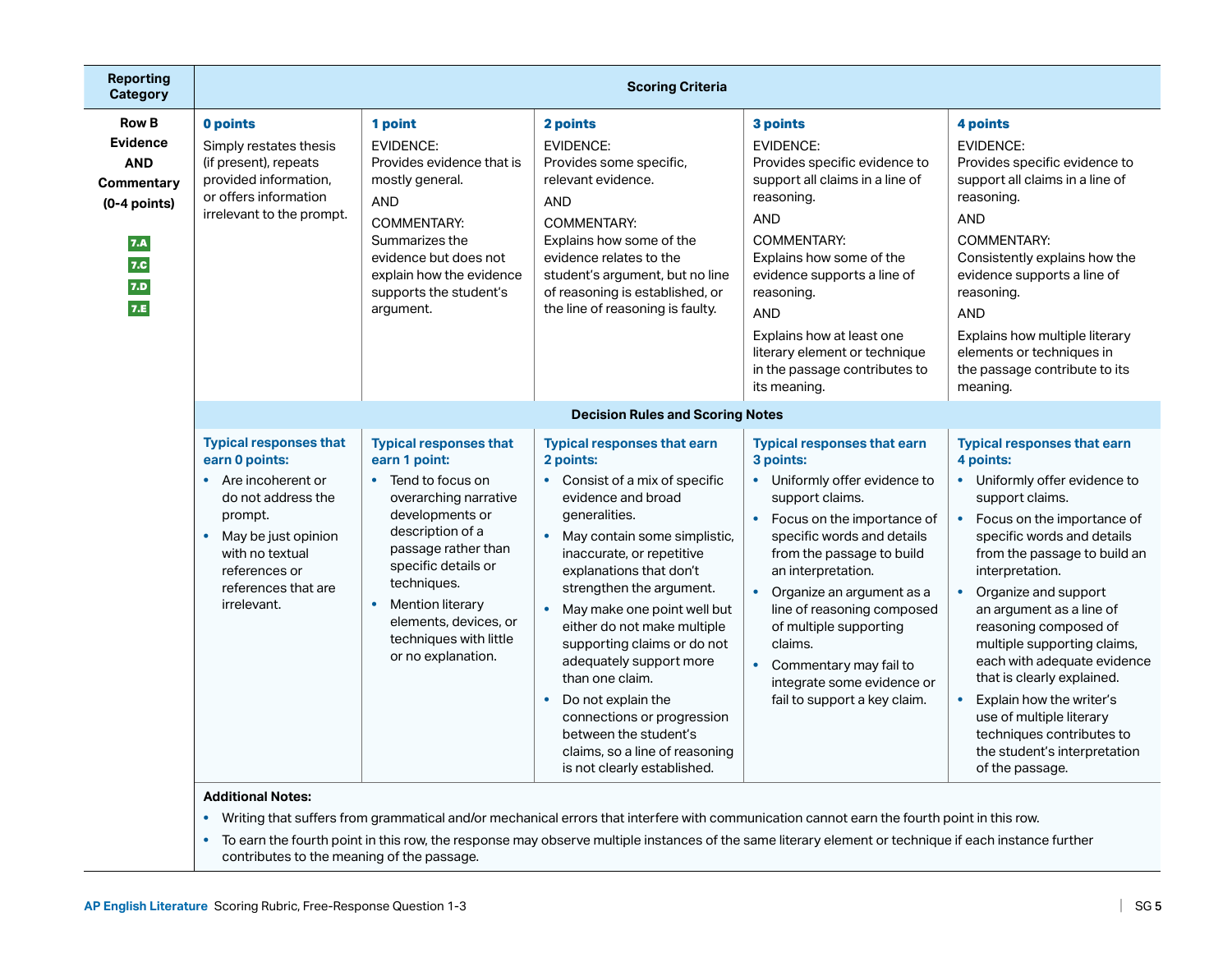| Reporting<br>Category                            | <b>Scoring Criteria</b>                                                                                                                                                                                                                                                                                                                                                                                                                                                                                                                                                                                                      |                                                                                                                                                                                                                                                                                                                                                                                                                                                                      |  |
|--------------------------------------------------|------------------------------------------------------------------------------------------------------------------------------------------------------------------------------------------------------------------------------------------------------------------------------------------------------------------------------------------------------------------------------------------------------------------------------------------------------------------------------------------------------------------------------------------------------------------------------------------------------------------------------|----------------------------------------------------------------------------------------------------------------------------------------------------------------------------------------------------------------------------------------------------------------------------------------------------------------------------------------------------------------------------------------------------------------------------------------------------------------------|--|
| <b>Row C</b><br>Sophistication<br>$(0-1$ points) | 0 points<br>Does not meet the criteria for one point.                                                                                                                                                                                                                                                                                                                                                                                                                                                                                                                                                                        | 1 point<br>Demonstrates sophistication of thought and/or develops a complex literary<br>argument.                                                                                                                                                                                                                                                                                                                                                                    |  |
| 7.C<br>7.D<br>7.E                                | <b>Decision Rules and Scoring Notes</b><br>Responses that do not earn this point:<br>Attempt to contextualize of their interpretation, but such attempts<br>consist predominantly sweeping generalizations.<br>Only hint at or suggest other possible interpretations.<br>Make a single statement about how an interpretation of the<br>passage comments on something thematic without consistently<br>maintaining that thematic interpretation.<br>Oversimplify complexities in the passage.<br>Use complicated or complex sentences or language that is<br>ineffective because it does not enhance the student's argument. | Responses that earn this point may demonstrate a sophistication of<br>thought or develop a complex literary argument by doing any of the<br>following:<br>Identifying and exploring complexities or tensions within the passage.<br>Illuminating the student's interpretation by situating it within a<br>broader context.<br>Accounting for alternative interpretations of the passage.<br>З.<br>Employing a style that is consistently vivid and persuasive.<br>4. |  |
|                                                  | <b>Additional Notes:</b><br>or reference.                                                                                                                                                                                                                                                                                                                                                                                                                                                                                                                                                                                    | This point should be awarded only if the sophistication of thought or complex understanding is part of the student's argument, not merely a phrase                                                                                                                                                                                                                                                                                                                   |  |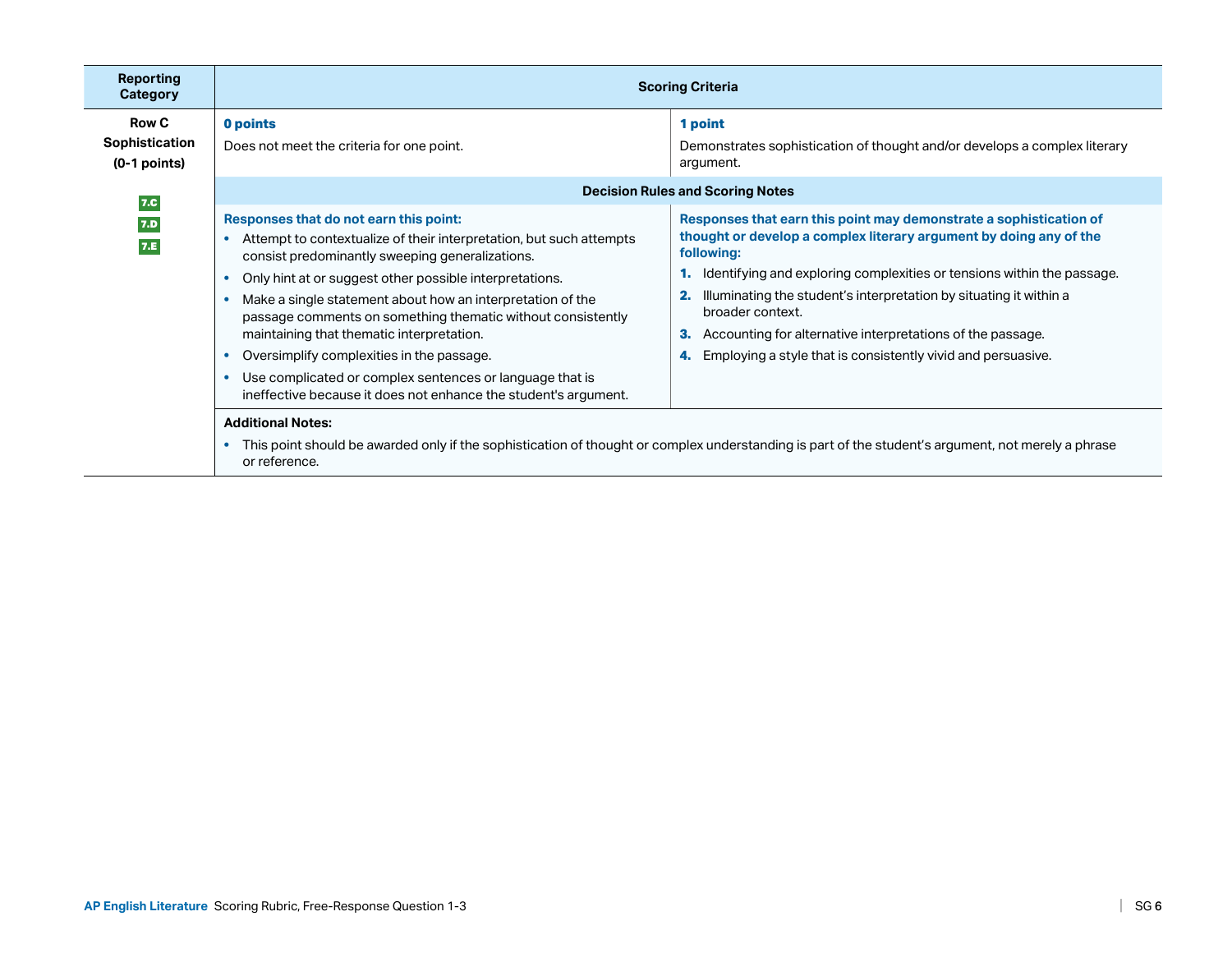## **Scoring Rubric for Question 3: Literary Argument 6 points** 6 points 6 points

| <b>Reporting</b><br>Category           | <b>Scoring Criteria</b>                                                                                                                                                                                                                                                                                                                                                                                                                                                                                                                                                                                                                                                                                                      |                                                                                                         |  |
|----------------------------------------|------------------------------------------------------------------------------------------------------------------------------------------------------------------------------------------------------------------------------------------------------------------------------------------------------------------------------------------------------------------------------------------------------------------------------------------------------------------------------------------------------------------------------------------------------------------------------------------------------------------------------------------------------------------------------------------------------------------------------|---------------------------------------------------------------------------------------------------------|--|
| <b>Row A</b>                           | 0 points                                                                                                                                                                                                                                                                                                                                                                                                                                                                                                                                                                                                                                                                                                                     | 1 point                                                                                                 |  |
| <b>Thesis</b><br>$(0-1$ points)<br>7.B | For any of the following:<br>There is no defensible thesis.<br>$\bullet$<br>The intended thesis only restates the prompt.<br>٠<br>The intended thesis provides a summary of the issue with<br>$\bullet$<br>no apparent or coherent thesis.<br>There is a thesis, but it does not respond to the prompt.                                                                                                                                                                                                                                                                                                                                                                                                                      | Responds to the prompt with a thesis that presents a defensible interpretation of the<br>selected work. |  |
|                                        | <b>Decision Rules and Scoring Notes</b>                                                                                                                                                                                                                                                                                                                                                                                                                                                                                                                                                                                                                                                                                      |                                                                                                         |  |
|                                        | Responses that do not earn this point:<br>Only restate the prompt.<br>$\bullet$<br>Make a generalized comment about the selected work<br>that doesn't respond to the prompt.                                                                                                                                                                                                                                                                                                                                                                                                                                                                                                                                                 | Responses that earn this point:<br>Provide a defensible interpretation in response to the prompt.       |  |
|                                        | <b>Additional Notes:</b><br>The thesis may be more than one sentence, provided the sentences are in close proximity.<br>$\bullet$<br>The thesis may be anywhere within the response.<br>$\bullet$<br>For a thesis to be defensible, the selected work must include at least minimal evidence that could be used to support that thesis; however, the student need not<br>$\bullet$<br>cite that evidence to earn the thesis point.<br>The thesis may establish a line of reasoning that structures the essay, but it needn't do so to earn the thesis point.<br>$\bullet$<br>A thesis that meets the criteria can be awarded the point whether or not the rest of the response successfully supports that line of reasoning. |                                                                                                         |  |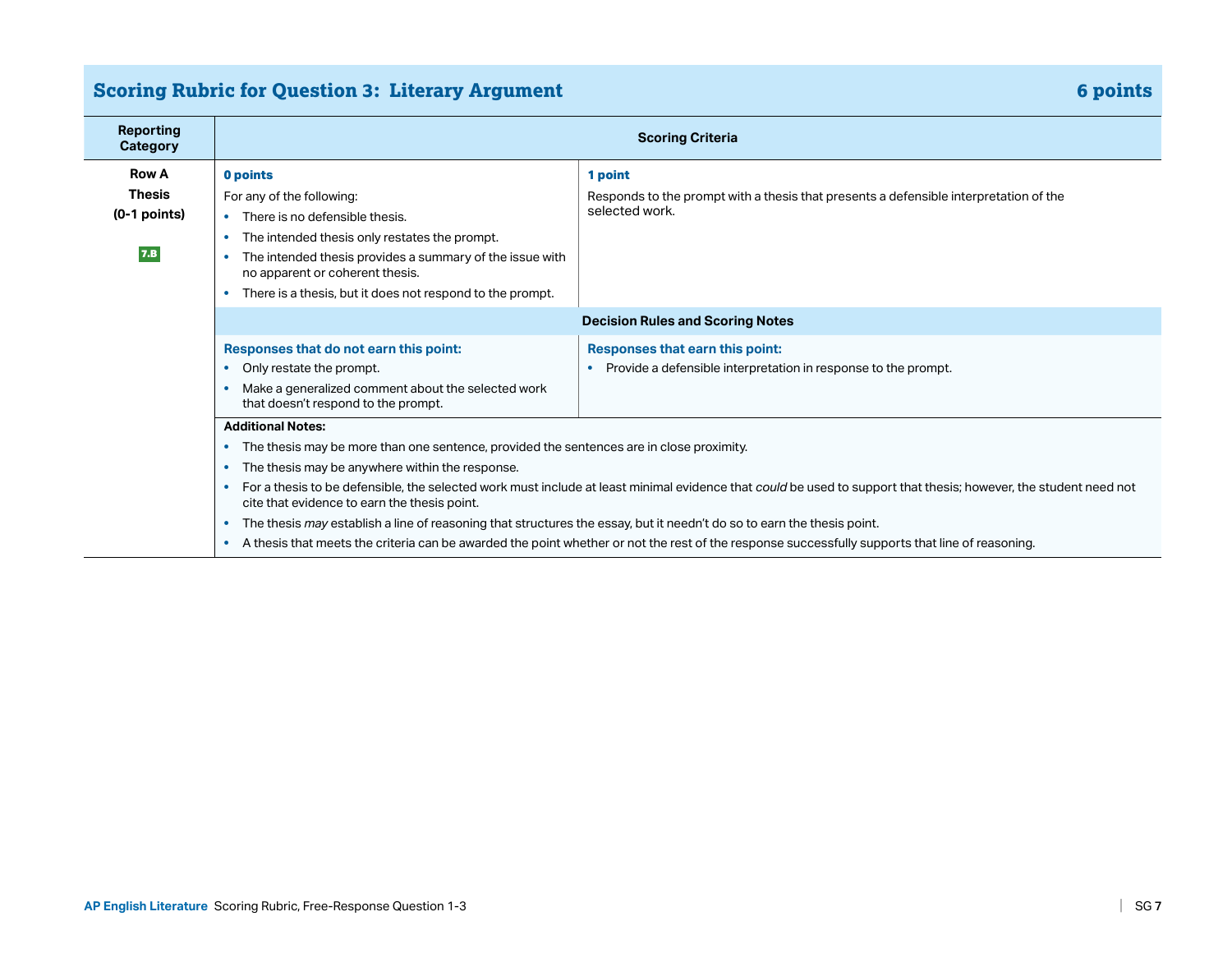| <b>Reporting</b><br><b>Category</b>                                                                       | <b>Scoring Criteria</b>                                                                                                                                                                                         |                                                                                                                                                                                                                  |                                                                                                                                                                                                                                                                                                                                                                                                                                                                                                                                                                          |                                                                                                                                                                                                                                                                                                                                                                                                                          |                                                                                                                                                                                                                                                                                                                                                                                                 |
|-----------------------------------------------------------------------------------------------------------|-----------------------------------------------------------------------------------------------------------------------------------------------------------------------------------------------------------------|------------------------------------------------------------------------------------------------------------------------------------------------------------------------------------------------------------------|--------------------------------------------------------------------------------------------------------------------------------------------------------------------------------------------------------------------------------------------------------------------------------------------------------------------------------------------------------------------------------------------------------------------------------------------------------------------------------------------------------------------------------------------------------------------------|--------------------------------------------------------------------------------------------------------------------------------------------------------------------------------------------------------------------------------------------------------------------------------------------------------------------------------------------------------------------------------------------------------------------------|-------------------------------------------------------------------------------------------------------------------------------------------------------------------------------------------------------------------------------------------------------------------------------------------------------------------------------------------------------------------------------------------------|
| <b>Row B</b><br><b>Evidence</b><br><b>AND</b><br>Commentary<br>$(0-4$ points)<br>7.A<br>7.C<br>7.D<br>7.E | 0 points<br>Simply restates thesis (if<br>present), repeats provided<br>information, or offers<br>information irrelevant to<br>the prompt.                                                                      | 1 point<br><b>EVIDENCE:</b><br>Provides evidence that is<br>mostly general.<br><b>AND</b><br><b>COMMENTARY:</b><br>Summarizes the evidence<br>but does not explain how<br>the evidence supports the<br>argument. | 2 points<br><b>EVIDENCE:</b><br>Provides some specific,<br>relevant evidence.<br><b>AND</b><br><b>COMMENTARY:</b><br>Explains how some of the<br>evidence relates to the<br>student's argument, but<br>no line of reasoning is<br>established, or the line of<br>reasoning is faulty.                                                                                                                                                                                                                                                                                    | 3 points<br><b>EVIDENCE:</b><br>Provides specific evidence to<br>support all claims in a line of<br>reasoning.<br><b>AND</b><br>COMMENTARY:<br>Explains how some of the<br>evidence supports a line of<br>reasoning.                                                                                                                                                                                                     | 4 points<br><b>EVIDENCE:</b><br>Provides specific evidence to<br>support all claims in a line of<br>reasoning.<br><b>AND</b><br>COMMENTARY:<br>Consistently explains how<br>the evidence supports a line<br>of reasoning.                                                                                                                                                                       |
|                                                                                                           | <b>Decision Rules and Scoring Notes</b>                                                                                                                                                                         |                                                                                                                                                                                                                  |                                                                                                                                                                                                                                                                                                                                                                                                                                                                                                                                                                          |                                                                                                                                                                                                                                                                                                                                                                                                                          |                                                                                                                                                                                                                                                                                                                                                                                                 |
|                                                                                                           | <b>Typical responses that</b><br>earn 0 points:<br>• Are incoherent or do not<br>address the prompt.<br>May be just opinion with<br>$\bullet$<br>no textual references<br>or references that are<br>irrelevant. | <b>Typical responses that earn</b><br>1 point:<br>• Tend to focus on<br>overarching narrative<br>developments or<br>description of a selected<br>work rather than specific<br>details.                           | <b>Typical responses that earn</b><br>2 points:<br>• Consist of a mix of<br>specific evidence and<br>broad generalities.<br>May contain some<br>$\bullet$<br>simplistic, inaccurate, or<br>repetitive explanations<br>that don't strengthen the<br>argument.<br>May make one point well<br>but either do not make<br>multiple supporting claims<br>or do not adequately<br>support more than one<br>claim.<br>Do not explain the<br>$\bullet$<br>connections or<br>progression between the<br>student's claims, so a line<br>of reasoning is not clearly<br>established. | <b>Typical responses that earn</b><br>3 points:<br>• Uniformly offer evidence<br>to support claims.<br>Focus on the importance<br>$\bullet$<br>of specific details from<br>the selected work to build<br>an interpretation.<br>• Organize an argument<br>as a line of reasoning<br>composed of multiple<br>supporting claims.<br>Commentary may fail to<br>integrate some evidence<br>or fail to support a key<br>claim. | <b>Typical responses that earn</b><br>4 points:<br>• Uniformly offer evidence<br>to support claims.<br>• Focus on the importance<br>of specific details from<br>the selected works to<br>build an interpretation.<br>• Organize and support<br>an argument as a line of<br>reasoning composed<br>of multiple supporting<br>claims, each with<br>adequate evidence that is<br>clearly explained. |

**•** Writing that suffers from grammatical and/or mechanical errors that interfere with communication cannot earn the fourth point in this row.

**•** To earn the fourth point in this row, the response must address the interpretation of the selected work as a whole.